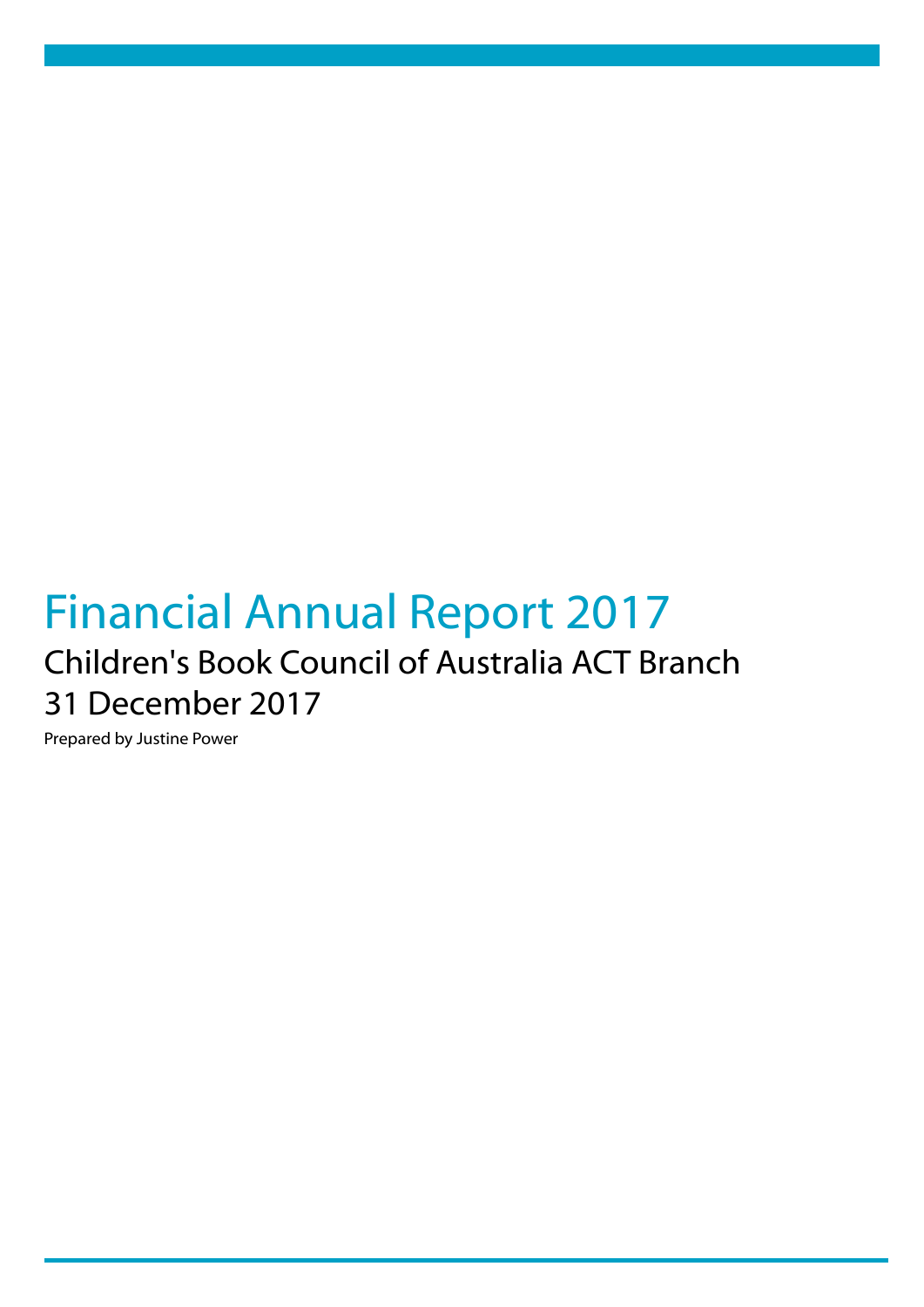## **Contents**

| <b>Compilation Report</b>         |    |
|-----------------------------------|----|
| <b>Directors Declaration</b>      |    |
| <b>Profit &amp; Loss</b>          | 5. |
| <b>Movements in Equity</b>        | 6. |
| <b>Balance Sheet</b>              |    |
| Notes to the Financial Statements |    |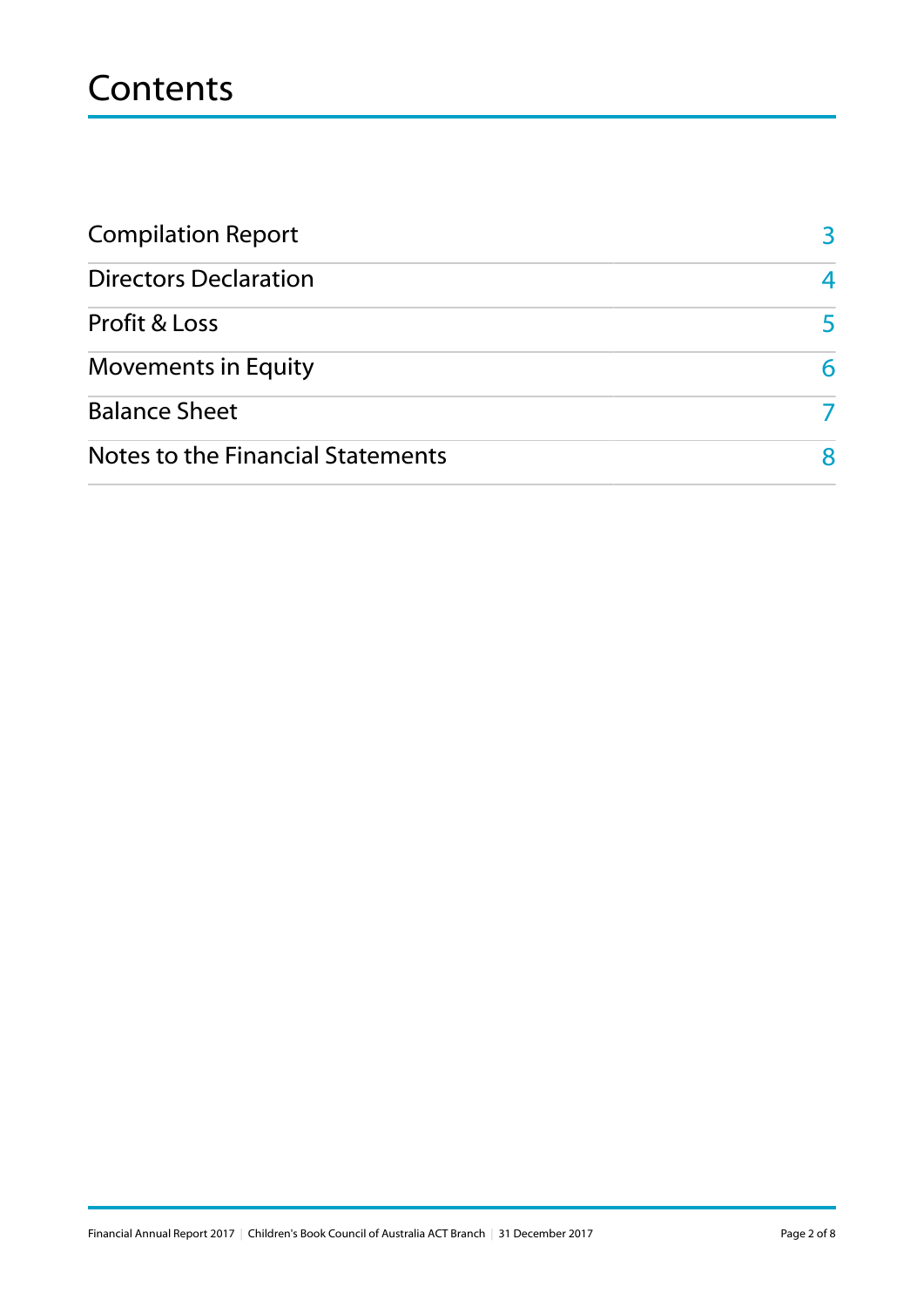### Children's Book Council of Australia ACT Branch For the year ended 31 December 2017

We have compiled the accompanying special purpose financial statements of Children's Book Council of Australia ACT Branch, which comprise the balance sheet as at 31 December 2017, the profit and loss for the year then ended, a summary of significant accounting policies and other explanatory notes. The specific purpose for which the special purpose financial statements have been prepared is set out in Note 1.

#### **1. Committee Responsibility**

The Committee members of Children's Book Council of Australia ACT Branch are solely responsible for the information contained in the special purpose financial statements and have determined that the significant accounting policies adopted as set out in Note 1 to the financial statements are appropriate to meet their needs and for the purpose that the financial statements were prepared.

### **2. Our Responsibility**

On the basis of information provided by the committee of Children's Book Council of Australia ACT Branch, we have compiled the accompanying special purpose financial statements in accordance with the significant accounting policies adopted as set out in Note 1 to the financial statements and APES 315: Compilation of Financial Information.

Our procedures use accounting expertise to collect, classify and summarise the financial information, which the Committee provided, in compiling the financial statements. Our procedures do not include verification or validation procedures. Review has been performed and accordingly no assurance is expressed.

The special purpose financial statements were compiled exclusively for the benefit of the members of Children's Book Council of Australia ACT Branch. We do not accept responsibility to any other person for the contents of the special purpose financial statements.

Report prepared by Justine Power, Treasurer ACT Branch

\_\_\_\_\_\_\_\_\_\_\_\_\_\_\_\_\_\_\_\_\_\_\_\_\_\_\_\_\_\_\_\_\_\_\_\_\_

\_\_\_\_\_\_\_\_\_\_\_\_\_\_\_\_\_\_\_\_\_\_\_\_\_\_\_\_\_\_\_\_\_\_\_\_\_

Report and associated documents reviewed and audited by Robert Smith CPA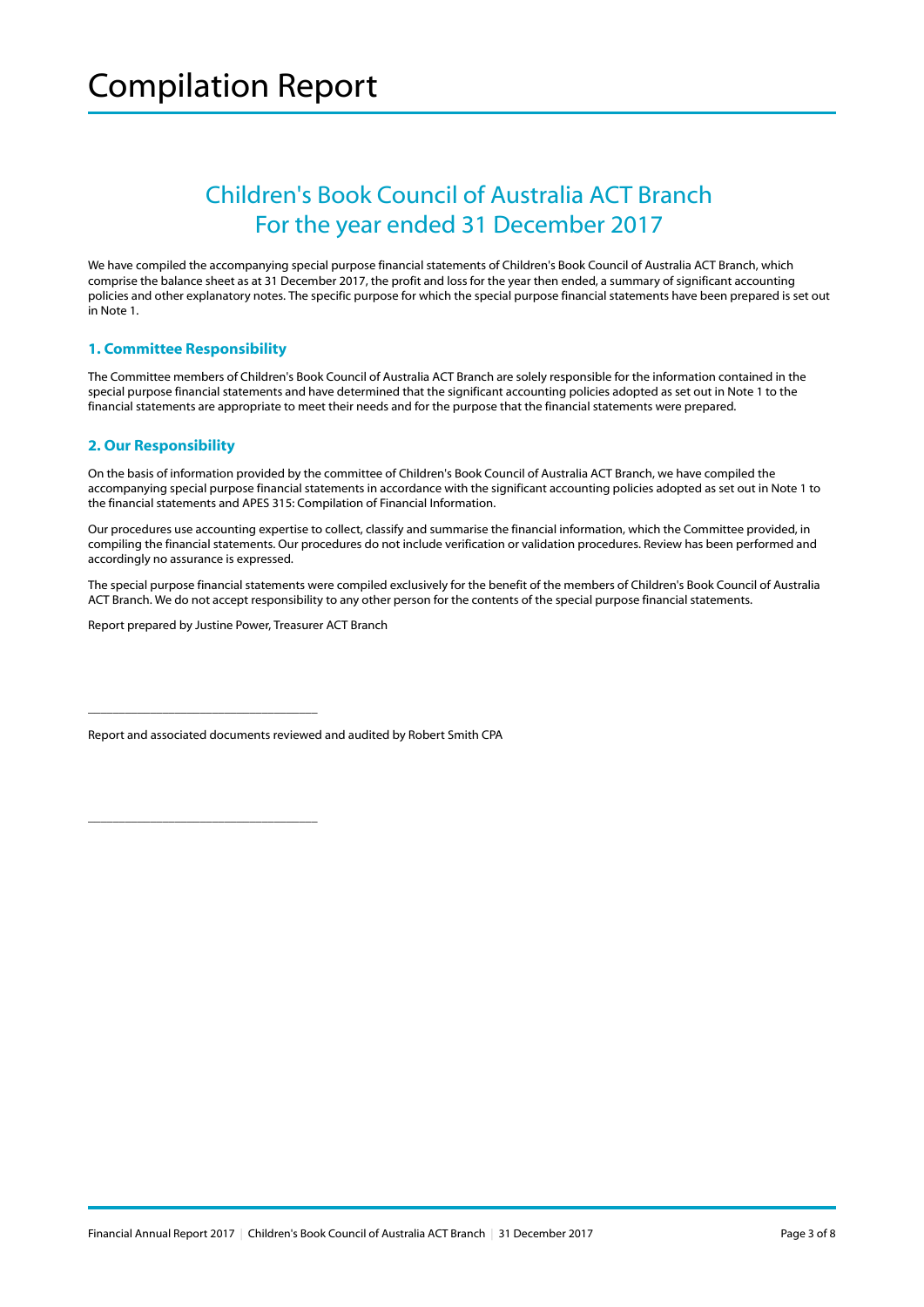### Children's Book Council of Australia ACT Branch For the year ended 31 December 2017

The Committee have determined that the company is not a reporting entity and that this special purpose financial report should be prepared in accordance with the accounting policies outlined in Note 1 to the financial statements.

The Committee of the company declare that:

1. the financial statements and notes, as set out herein present fairly the company's financial position as at 31 December 2017 and its performance for the year ended on that date in accordance with the accounting policies described in Note 1 to the financial statements; and 2. in the Committee's opinion there are reasonable grounds to believe that the company will be able to pay its debts as and when they become due and payable.

This declaration is made in accordance with a resolution of the members of the Children's Book Council of Australia ACT Branch President: Julie Long OAM

Dated this \_\_\_\_\_\_\_\_ day of \_\_\_\_\_\_\_\_\_\_\_ 2018

Treasurer: Justine Power

Dated this \_\_\_\_\_\_\_\_ day of \_\_\_\_\_\_\_\_\_\_\_ 2018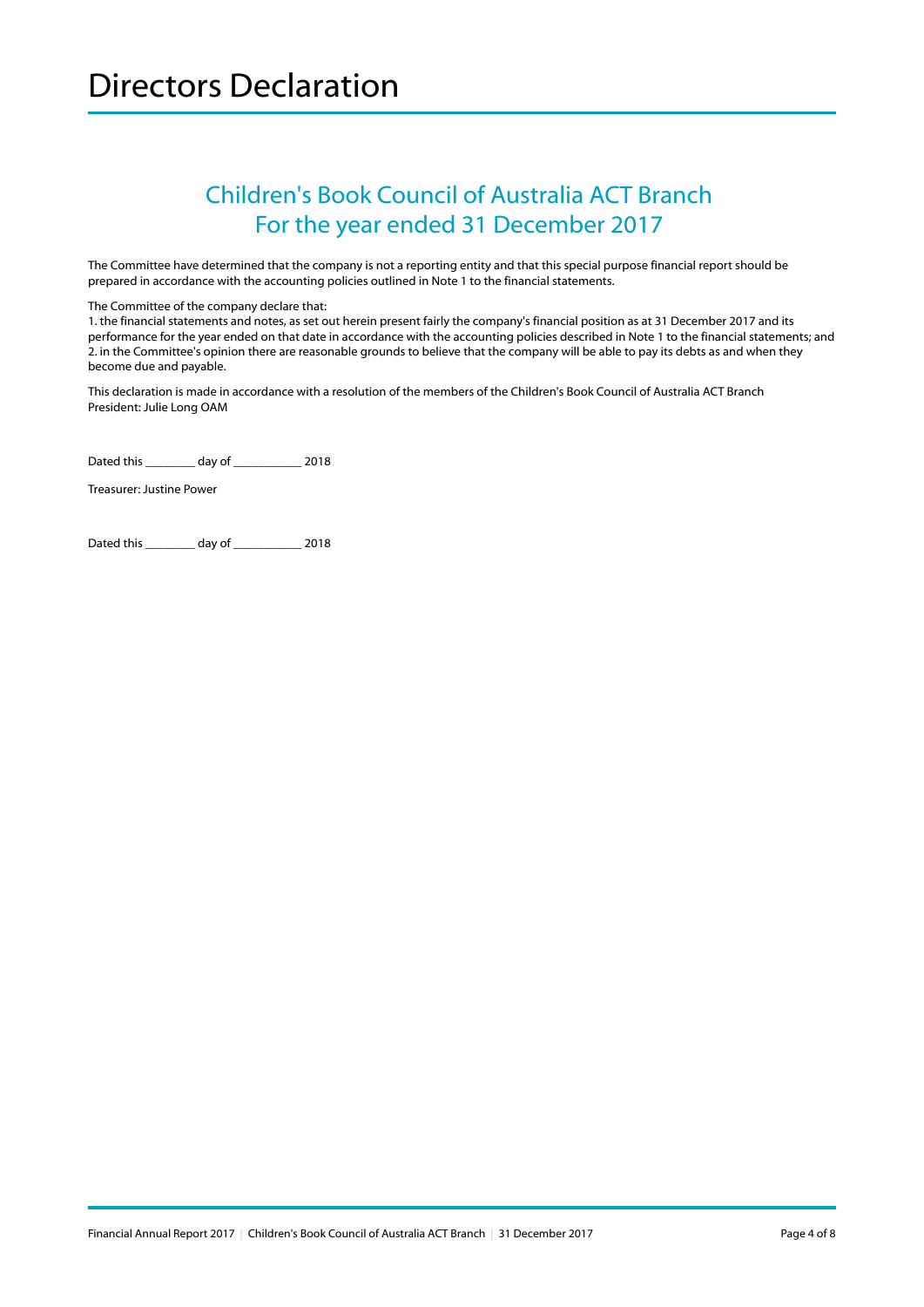### <span id="page-4-0"></span>Children's Book Council of Australia ACT Branch For the 12 months ended 31 December 2017

|                                 | <b>Dec-17</b>            | <b>Dec-16</b>  | <b>Dec-15</b>  |
|---------------------------------|--------------------------|----------------|----------------|
| Income                          |                          |                |                |
| <b>Author Visit Sales</b>       | $\overline{\phantom{a}}$ | (245)          |                |
| Children Seminar Sales          | $\overline{\phantom{a}}$ | 191            | 286            |
| Christmas Book Appeal           | $\overline{a}$           | 233            | 161            |
| <b>Donations Received</b>       | 1,230                    | 1,145          | 798            |
| <b>Event Sales</b>              | 827                      | 1,564          | 2,950          |
| Interest from Investments       | 118                      | 900            | $\blacksquare$ |
| Membership Fees Collected       | 4,809                    | 4,154          | 4,391          |
| Merchandise Sales               | 578                      | 1,085          | 172            |
| <b>Storybook Competition</b>    |                          | 91             |                |
| <b>Total Income</b>             | 7,563                    | 9,118          | 8,758          |
| <b>Less Cost of Sales</b>       |                          |                |                |
| <b>Book Apeal Costs</b>         | 29                       | $\overline{a}$ |                |
| <b>Children's Seminar Costs</b> |                          | 45             | 45             |
| <b>Discounts</b>                | L,                       | $\overline{a}$ | 18             |
| <b>Event Costs</b>              | 1,623                    | 1,509          | 3,552          |
| <b>Merchandise Costs</b>        | 718                      | 1,199          | 1,239          |
| <b>Total Cost of Sales</b>      | 2,370                    | 2,753          | 4,856          |
| <b>Gross Profit</b>             | 5,193                    | 6,364          | 3,903          |
| <b>Plus Other Income</b>        |                          |                |                |
| <b>Interest Received</b>        | $\overline{\phantom{a}}$ | 9              | 13             |
| Other Income                    | $\overline{a}$           | (199)          |                |
| <b>Total Other Income</b>       |                          | (190)          | 13             |
| <b>Less Operating Expenses</b>  |                          |                |                |
| <b>Bank Fees</b>                | 1                        | 1              |                |
| Donations                       | (30)                     | 200            | 15,200         |
| Dues & Subscriptions            | 1,032                    | 944            | 1,102          |
| Gifts                           | 195                      | $\overline{a}$ | 229            |
| Legal & Accounting              | 45                       | 496            |                |
| Postage & Shipping              | 169                      | 181            | 156            |
| Printing                        | 22                       | 49             | 464            |
| Prizes Awarded                  | 182                      | 191            |                |
| Public Liability Insurance      | 89                       |                | 573            |
| Stationery                      | $\overline{\phantom{a}}$ |                | 111            |
| Travel & Entertainment          | $\overline{a}$           | 556            | $\sim$         |
| Volunteer's Insurance           | $\overline{a}$           | $\overline{a}$ | 273            |
| <b>Website Costs</b>            | 327                      | 305            | 210            |
| <b>Total Operating Expenses</b> | 2,031                    | 2,922          | 18,318         |
| <b>Net Profit</b>               | 3,162                    | 3,252          | (14, 402)      |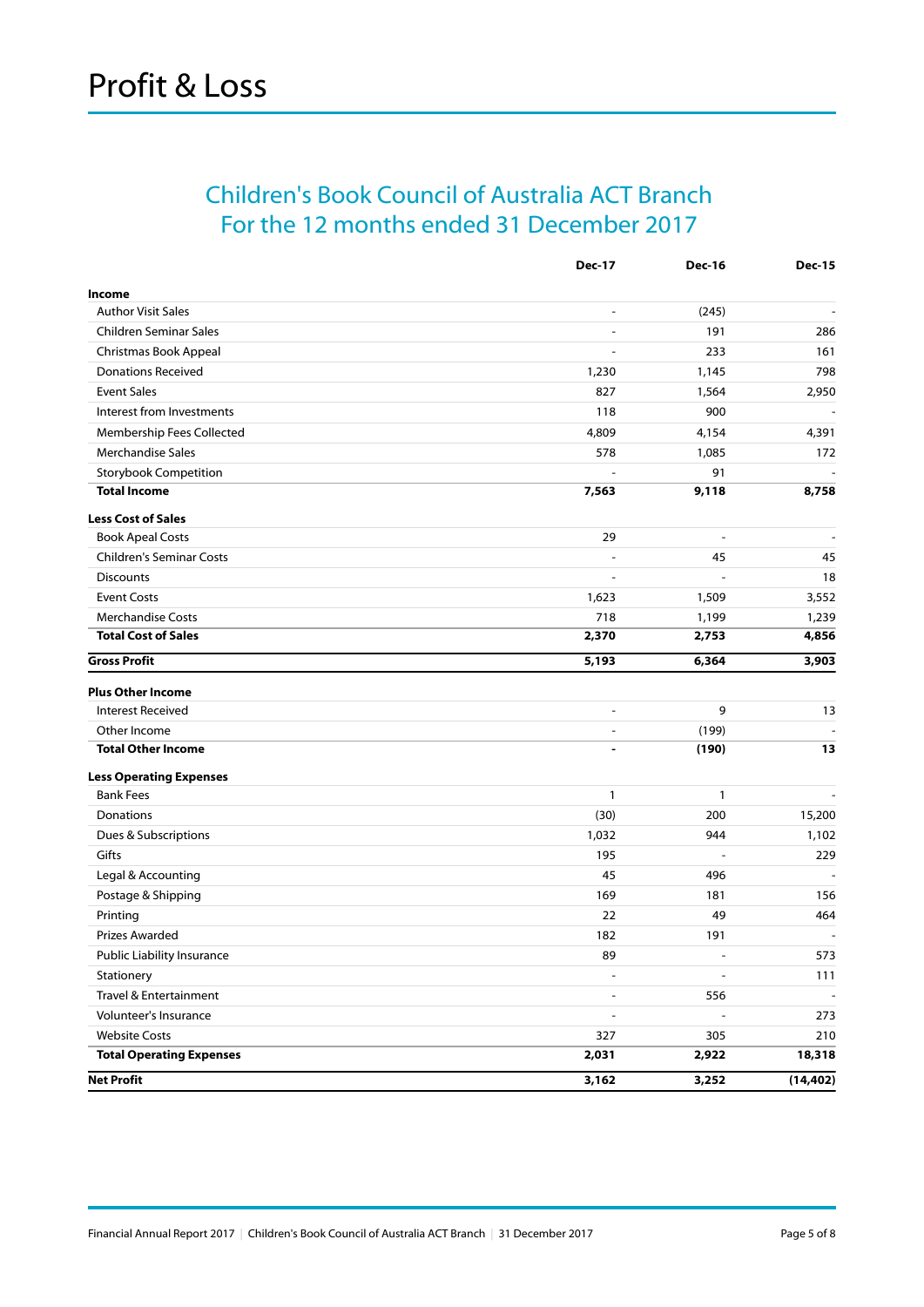### Children's Book Council of Australia ACT Branch As at 31 December 2017

|                              | 31 Dec 2017 | 31 Dec 2016 | 31 Dec 2015 |
|------------------------------|-------------|-------------|-------------|
| Equity                       |             |             |             |
| Opening Balance              | 49,331      | 46,078      | 60,480      |
| <b>Current Year Earnings</b> | 3,162       | 3,252       | (14, 402)   |
| <b>Total Equity</b>          | 52,493      | 49,331      | 46,078      |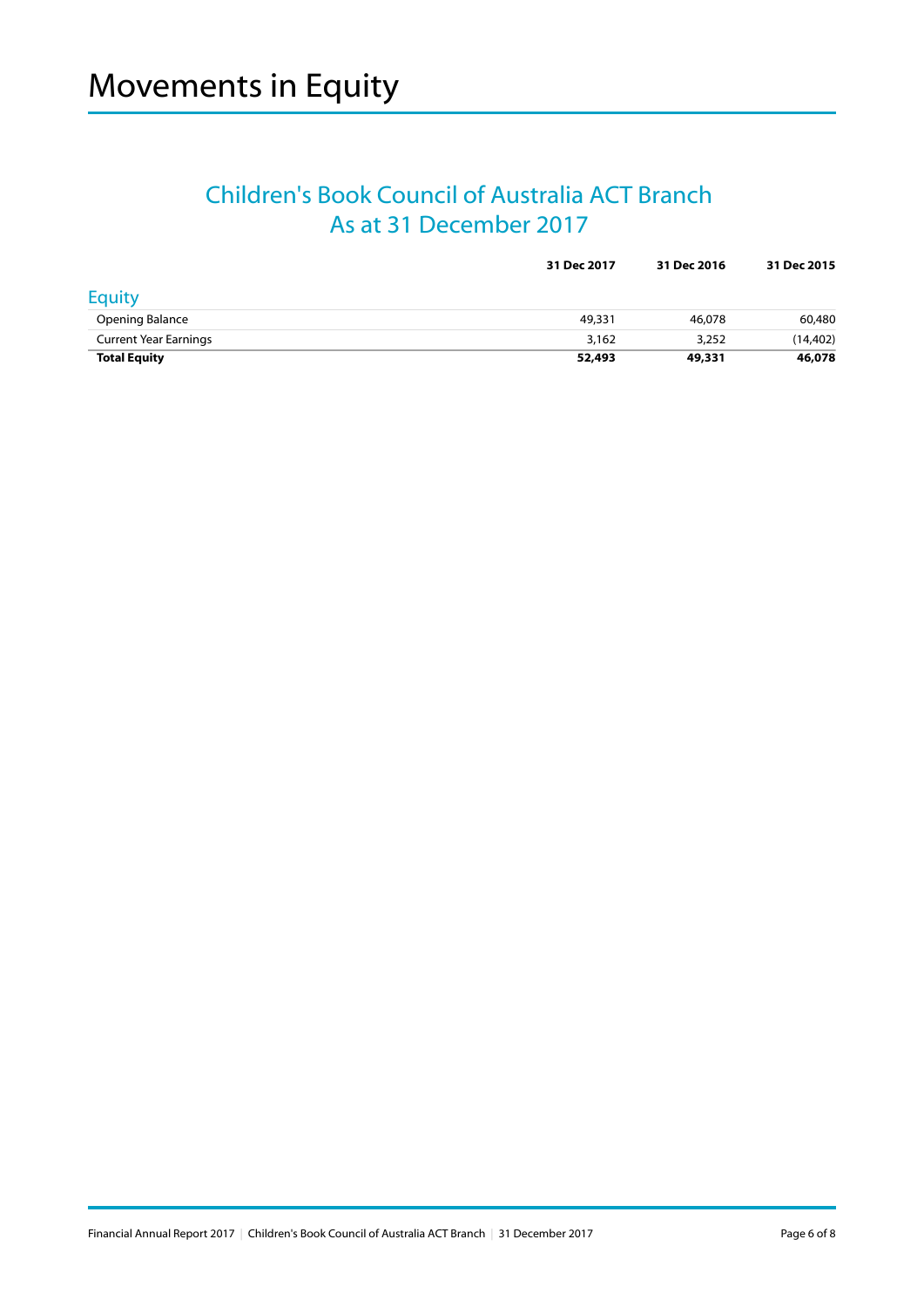### Children's Book Council of Australia ACT Branch As at 31 December 2017

|                                     | 31 Dec 2017 | 31 Dec 2016 | 31 Dec 2015 |
|-------------------------------------|-------------|-------------|-------------|
| <b>Assets</b>                       |             |             |             |
| <b>Bank</b>                         |             |             |             |
| Cheque Account                      | 26,889      | 23,547      | 20,731      |
| <b>Term Deposit</b>                 | 25,645      | 25,517      | 25,000      |
| <b>Total Bank</b>                   | 52,534      | 49,064      | 45,731      |
| <b>Current Assets</b>               |             |             |             |
| <b>Accounts Receivable</b>          | 134         | 322         | 750         |
| <b>Total Current Assets</b>         | 134         | 322         | 750         |
| <b>Total Assets</b>                 | 52,668      | 49,386      | 46,481      |
| <b>Liabilities</b>                  |             |             |             |
| <b>Current Liabilities</b>          |             |             |             |
| <b>GST</b>                          | 18          |             | 403         |
| <b>Trade Creditors</b>              | 158         | 56          |             |
| <b>Total Current Liabilities</b>    | 175         | 56          | 403         |
| <b>Total Liabilities</b>            | 175         | 56          | 403         |
| <b>Net Assets</b>                   | 52,493      | 49,331      | 46,078      |
| <b>Equity</b>                       |             |             |             |
| <b>Current Year Earnings</b>        | 3,162       | 3,252       | (14, 402)   |
| <b>Current Year Surplus/Deficit</b> | 2,950       | 2,950       | 2,950       |
| <b>Retained Earnings</b>            | 27,085      | 27,085      | 27,085      |
| <b>Retained Earnings9</b>           | 19,296      | 16,044      | 30,446      |
| <b>Total Equity</b>                 | 52,493      | 49,331      | 46,078      |